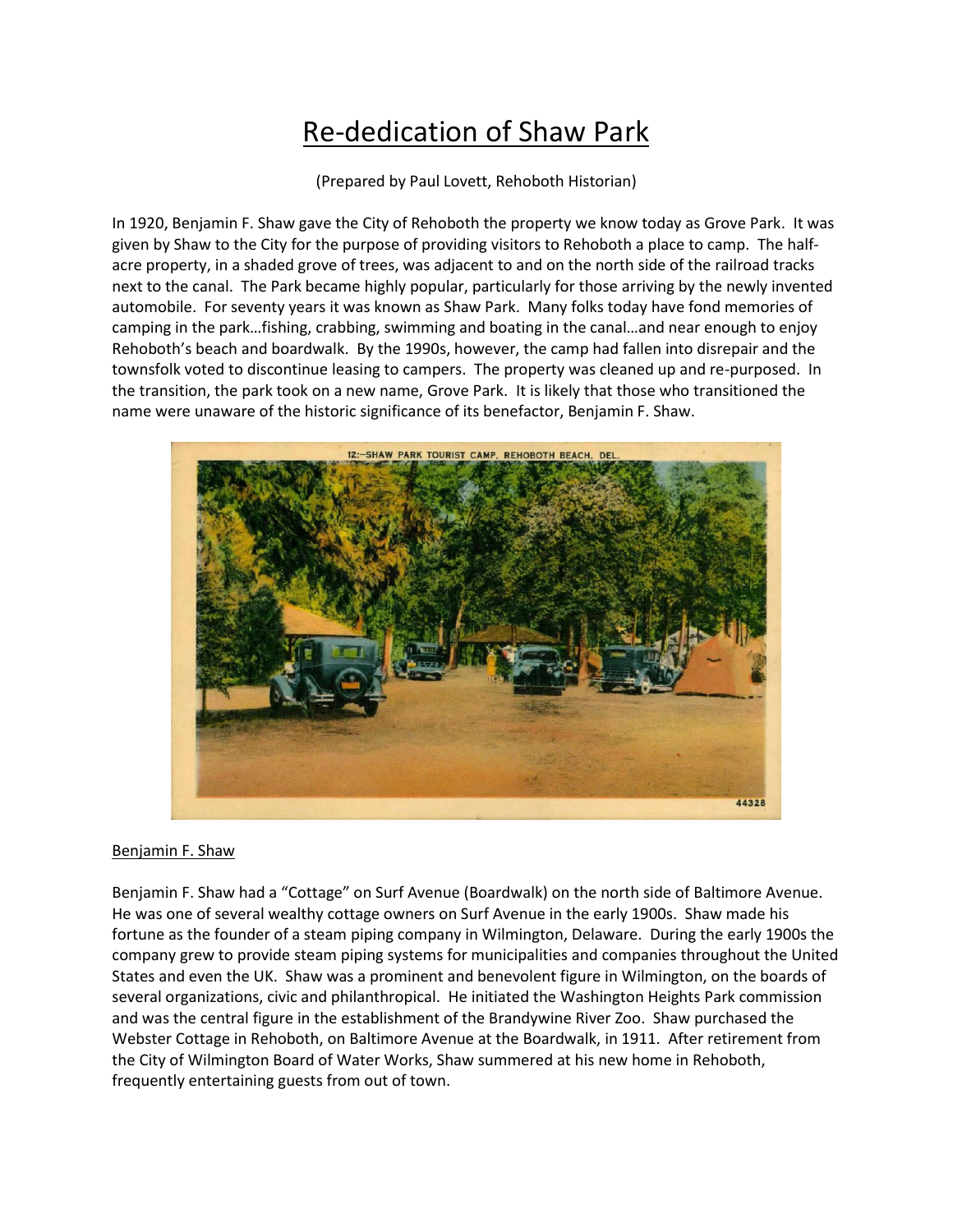In 1914, Benjamin Shaw transitioned his managerial capabilities into assisting Rehoboth. He became a commissioner of the city in 1914. During his 11-year commissionership, he oversaw the Streets and Real Estate Committees. He was instrumental in the creation of the Rehoboth water system, a project that began after a particularly damaging fire in 1913. Shaw contributed his own funds to initiate the project rather than wait for a bond issue to be completed to fund the project. Shaw also was a major factor in reorganizing the Rehoboth beachfront after the devastating storm of January 1914 that destroyed Horn's Pavilion, the boardwalk, and Surf Avenue itself.

Benjamin F. Shaw headed the automobile. yachting, and gunning clubs of Rehoboth and was an organizer of the Kent and Sussex Fair. With the Red Cross, Shaw initiated the Rehoboth Beach patrol with two lifeguards. His contemporaries in Rehoboth management included Willard Truitt who established the town's electric system and power plant; Charles Horn, whose Pavilion over the beach at the end of Rehoboth Avenue was legendary; Edward Hill, who established the City's first bathhouse at the end of Rehoboth Avenue; Robert Hinckley, nationally famous portrait artist who owned the Belhaven Hotel; John Townsend, Cannery owner, Governor of Delaware, then Delaware's Senatorial Representative in Washington; and Richard and James Beebe, founders of Beebe Hospital.

Benjamin F Shaw completely financed the construction and fit out of the first Beebe Hospital in the mid-1920s. And he financed a major addition to Beebe Hospital in 1927 that he dedicated to his deceased daughter.



Benjamin F Shaw sold his holdings in Rehoboth in 1927. He died in December 1929 at the age of 71.

## Shaw Park History